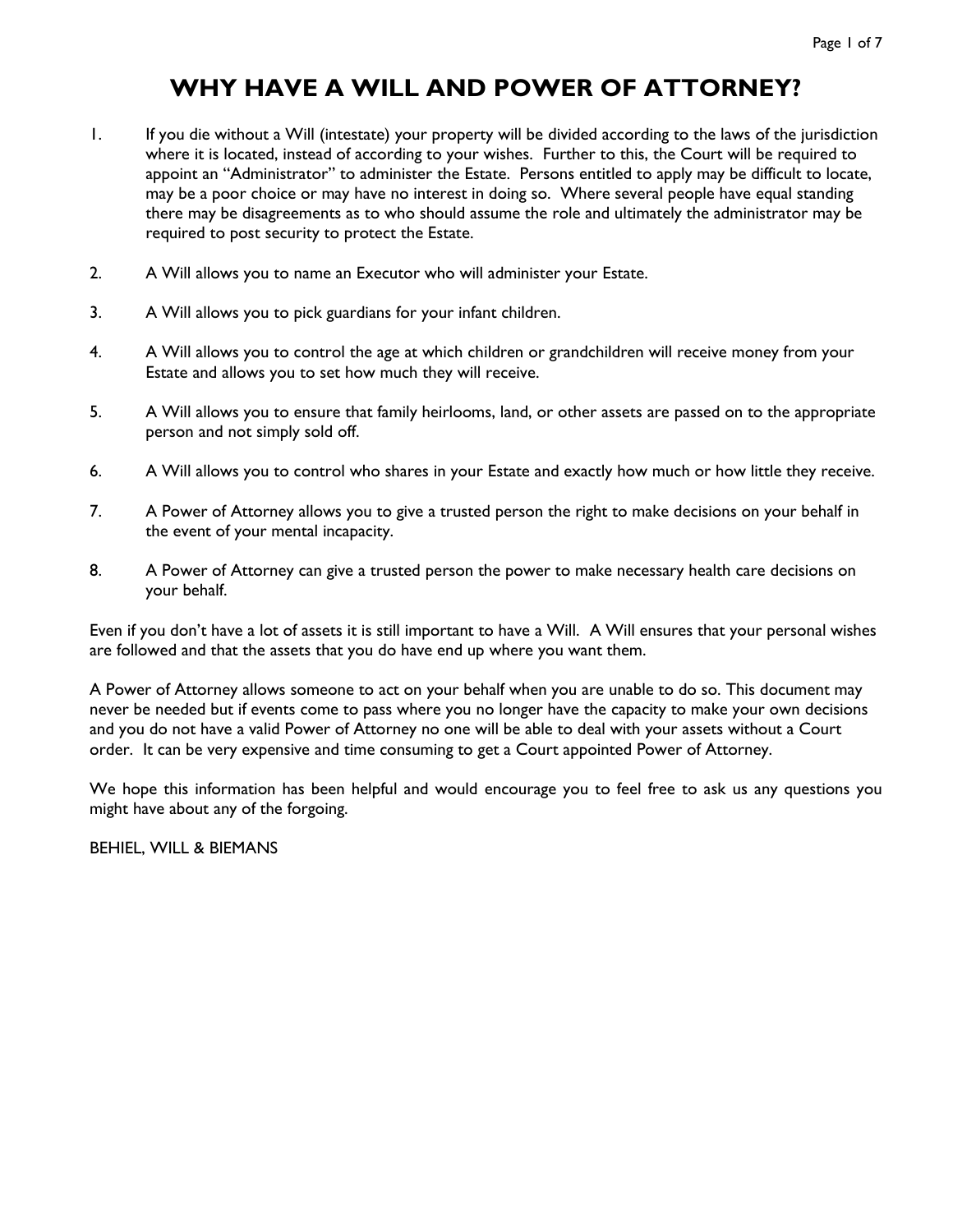# **WILL INFORMATION SHEET**

With the following information we should be able to prepare a DRAFT Will for you. If you are married, or living in a common-law relationship, please provide your partner's information as well.

#### **1. PERSONAL INFORMATION:**

| Full Legal Name:        |             | Full Legal Name:       |             |
|-------------------------|-------------|------------------------|-------------|
| <b>Mailing Address:</b> |             | Mailing Address:       |             |
| Telephone:              | (home)      | Telephone:             | (home)      |
|                         | (work/cell) |                        | (work/cell) |
| Citizenship:            |             | Citizenship:           |             |
| <b>Marital Status:</b>  |             | <b>Marital Status:</b> |             |

**If you are living in a common-law relationship it is essential that you inform us. Under current legislation you are deemed to be "married" after 2 years and "marriage" revokes your Will. We can only take steps to prevent this if we know about it.** 

### **2. EXECUTORS:**

The Executor is the person who will be handling the business and legal affairs of your Estate. It does not have to be someone that benefits under your Will. If we are doing Wills for a couple, each person is entitled to name their own Executor.

| <b>HUSBAND:</b>                           | WIFE:                                     |
|-------------------------------------------|-------------------------------------------|
| $\Box$ I want my spouse to be my Executor | $\Box$ I want my spouse to be my Executor |
| If spouse is not Executor:                | If spouse is not Executor:                |
|                                           |                                           |
| Mailing Address: Mailing Address:         | Mailing Address: Mailing Address:         |
|                                           |                                           |
| Consulted: (Yes/No)                       | Consulted: (Yes/No)                       |
| Alternate Executor:                       | Alternate Executor: 1997                  |
|                                           |                                           |
|                                           | Relationship: Nelationship:               |
| Consulted: (Yes/No)                       | Consulted: (Yes/No)                       |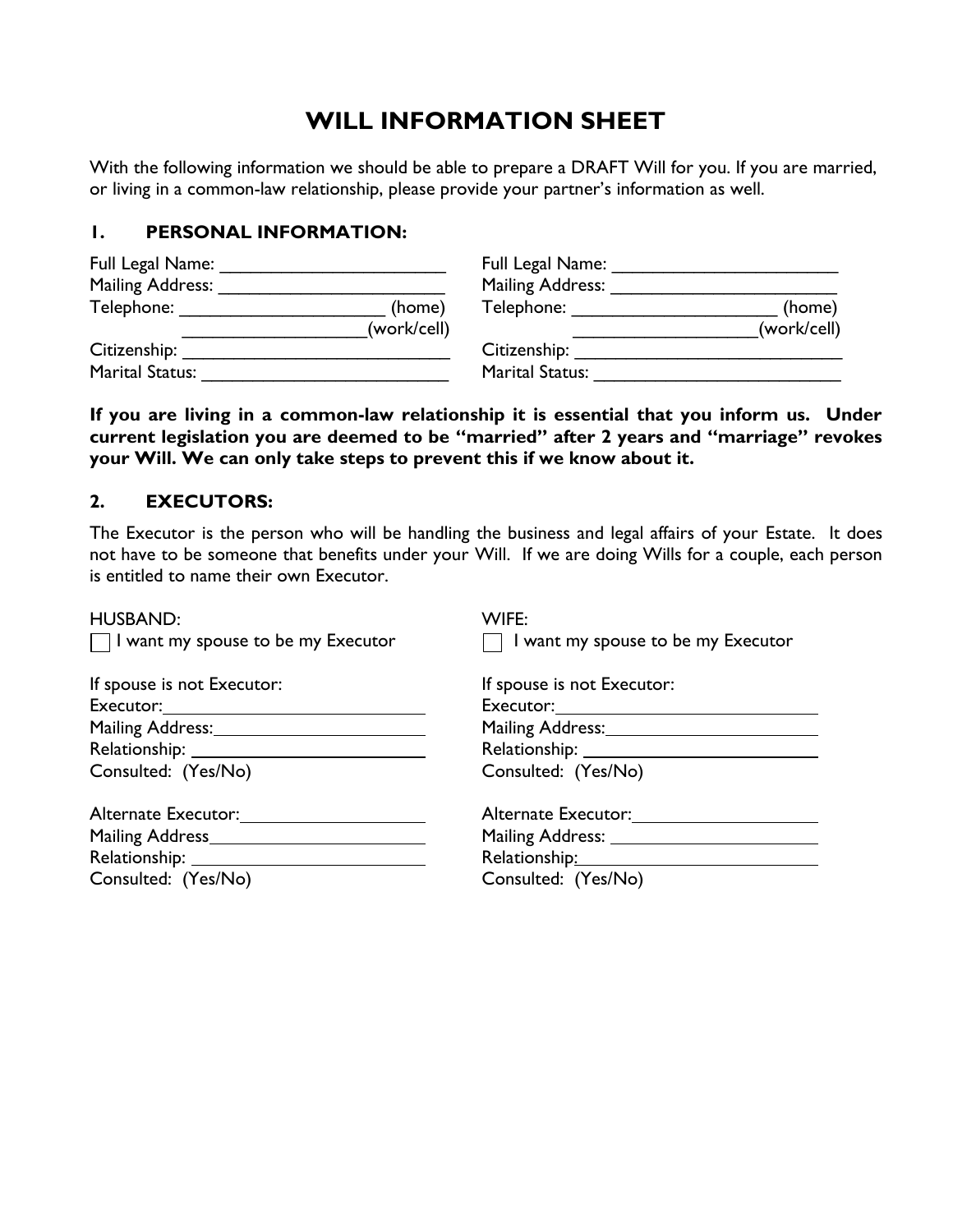# **3. CHILDREN**

Please list all children, including any children from a previous marriage or relationship.

| <b>FULL NAME</b> | <b>ADDRESS</b>      | <b>RELATIONSHIP</b>   | <b>DATE OF</b> |
|------------------|---------------------|-----------------------|----------------|
|                  | (City and Province) | (son, step-son, etc.) | <b>BIRTH</b>   |
|                  |                     |                       |                |
|                  |                     |                       |                |
|                  |                     |                       |                |
|                  |                     |                       |                |
|                  |                     |                       |                |
|                  |                     |                       |                |

# **4. GUARDIAN OF INFANT CHILDREN (any child under 18)**

| Guardian:           | Alternate Guardian: |
|---------------------|---------------------|
| Mailing Address:    | Mailing Address:    |
| Relationship:       | Relationship:       |
| Consulted: (Yes/No) | Consulted: (Yes/No) |

# **5. SPECIAL BEQUESTS**

Please list anyone that you wish to give something specific to out of your Estate and what you would like to give them. (personal items, cash, land, charitable donations, etc.) These bequests come first and remove the items from the Estate so it does not become part of the residue.

| <b>NAME</b> | <b>ADDRESS</b><br>(City and Province) | <b>RELATIONSHIP</b><br>(friend, charity, etc.) | <b>PROPERTY TO</b><br><b>BE GIVEN</b> |
|-------------|---------------------------------------|------------------------------------------------|---------------------------------------|
|             |                                       |                                                |                                       |
|             |                                       |                                                |                                       |
|             |                                       |                                                |                                       |
|             |                                       |                                                |                                       |
|             |                                       |                                                |                                       |
|             |                                       |                                                |                                       |

# **6. MONEY FOR GUARDIAN**

The person that takes responsibility for your children will incur costs. Do you want to provide them funds to offset some of the potential costs?

 $\Box$ 

I wish to give money to the person that accepts guardianship of child/children. Can be a lump sum or set up as an amount/year. (Please ask if you want more details)

I have no direction.  $\Box$ 

# **7. DISPOSITION OF EVERYTHING ELSE (Residue)**

#### **If there is a Spouse**

Everything to spouse if spouse survives for 30 days; or  $\Box$ 

Spouse is to receive: $\Box$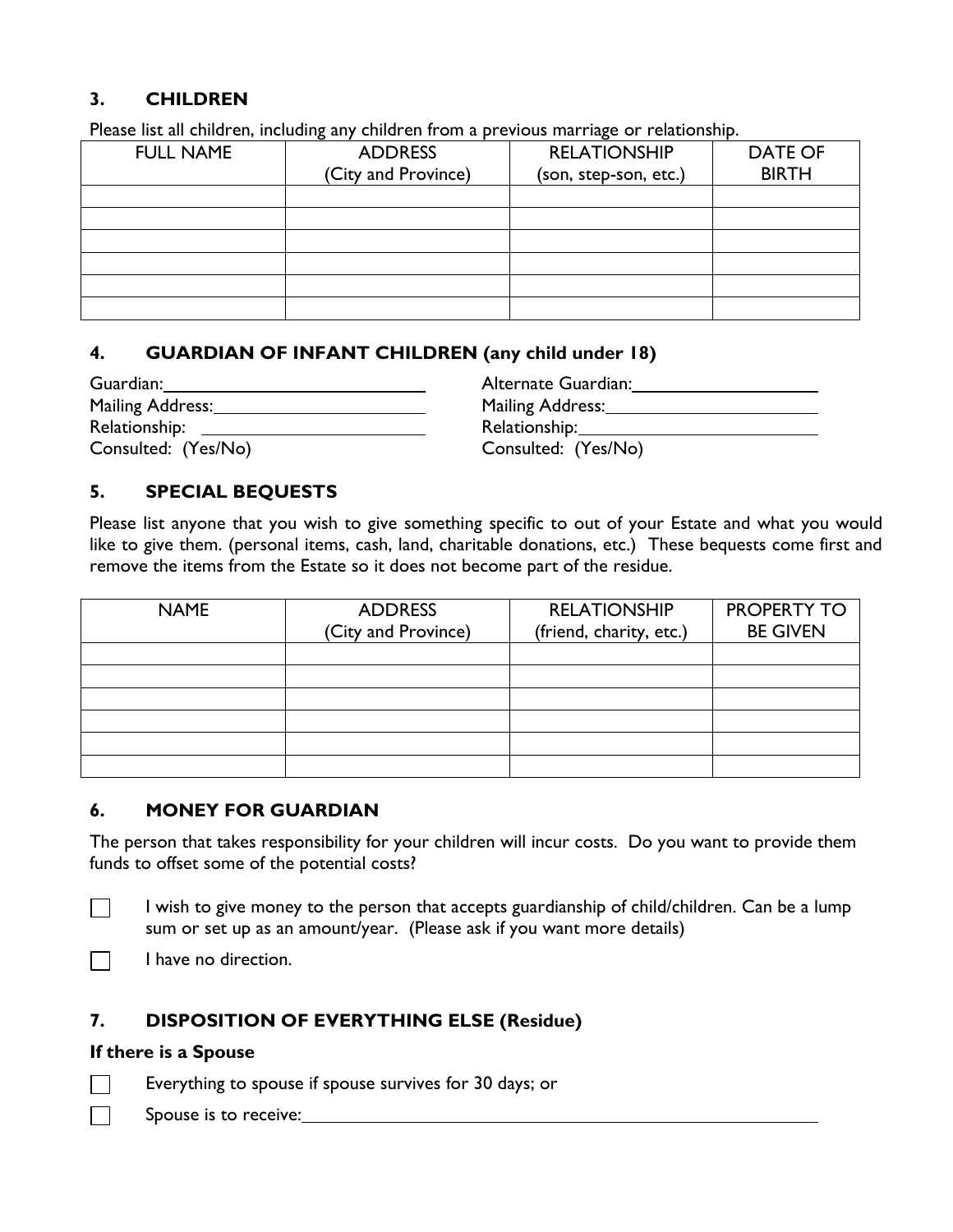$\Box$ 

 $\Box$  $\Box$ 

 $\Box$ 

 $\Box$ 

If spouse predeceases me or dies within 30 days, everything to children in equal shares

П Everything to children, in equal shares

To children as follows:

#### **Consider if Child predeceases you:**

If child does not survive, his/her share to go to:

deceased child's children (your grandchildren) or, if none, to deceased child's brothers and sisters;

deceased child's brothers and sisters;

deceased child's estate (this could include the spouse of a deceased child - *your daughter-in-law or son-in-law*)

#### **Consider if entire family predeceases:**

If spouse and **all** children do not survive (entire family dies in a common disaster), residue of estate is to go to:

#### **If a minor (someone who is not 18 years of age) is entitled to share in your estate:**

I wish payment to a child (or grandchild) to be made at some time **after** age 18. The money can  $\Box$ be paid out in any number of stages (please ask if you want more details)

share of an infant to be paid to the parent or guardian of that infant - the receipt of the parent  $\Box$ or guardian to be a full discharge to the Executor

I have no directions

#### **If no Spouse or Children**

Names of the persons to whom the rest of the Estate goes.

#### **Declaration under** *The Family Property Act*

I wish to include in my Will a declaration under *The Family Property Act* respecting the spouses of my children so that my children benefit under my Will and not their spouse if they are going through a divorce at the time of my death.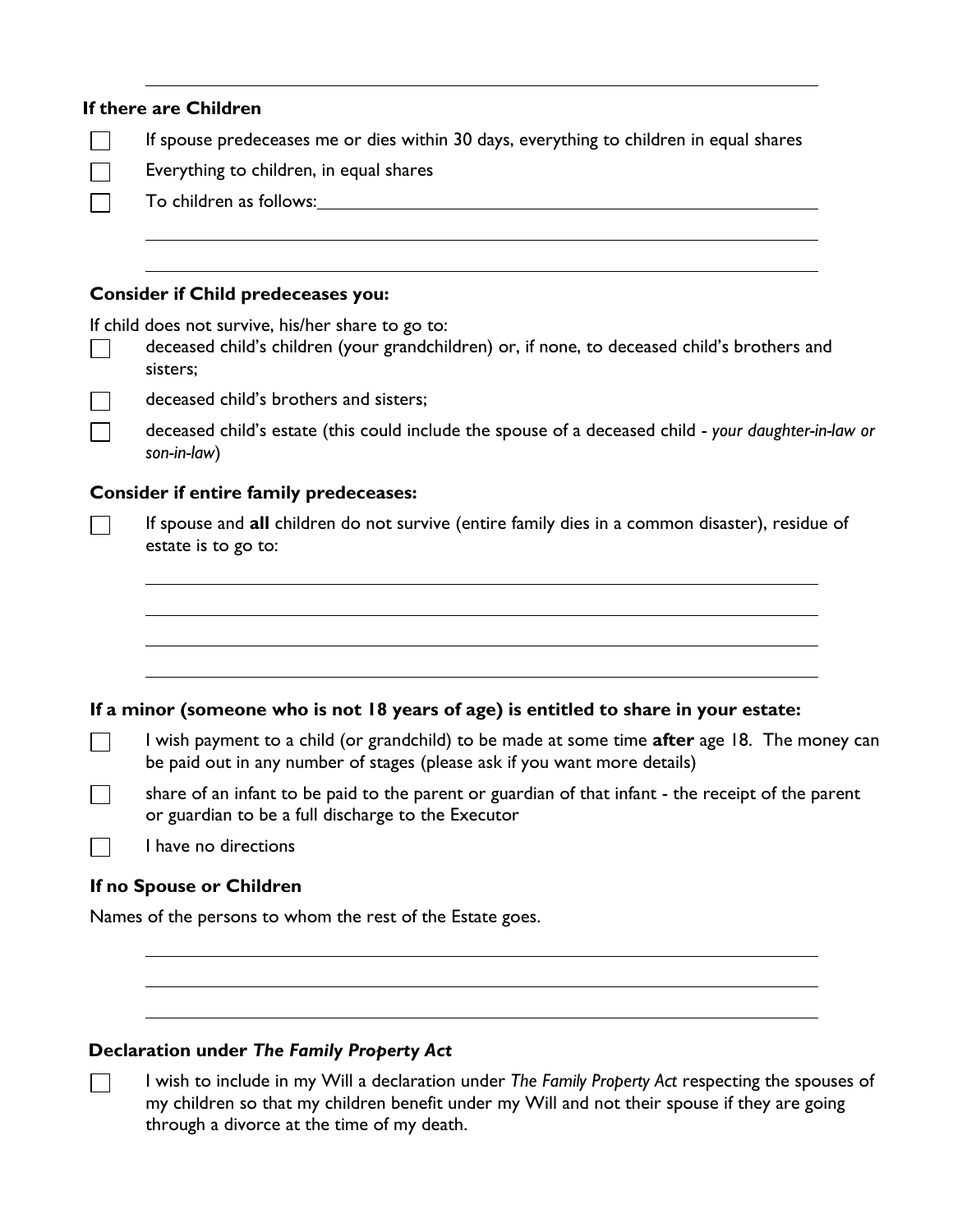# **8. BUSINESS INTERESTS**

Do you own a business? (Yes/No)

Is it incorporated? (Yes/No)

Who are the Shareholders?

Is there a Shareholders Agreement? (Yes/No)

# **9. MARRIAGE CONTRACT**

Are you a party to a Marriage Contract (Pre-Nuptial)? \_\_\_\_\_\_\_\_\_\_\_\_\_\_\_\_\_\_\_\_\_\_\_\_\_ (Yes/No)

### **10. REAL ESTATE**

Do you own real property (land)? \_\_\_\_\_\_\_\_\_\_\_\_\_\_\_\_\_\_\_\_\_\_\_\_\_\_\_(Yes/No) If so, please list the property and note if the property is held as joint tenants, tenants in common, or in one name alone.

**-please note if property is held as joint tenants it will not form part of your Estate and it will pass directly to the survivor.**

# **11. LIFE INSURANCE**

Do you have life insurance? (Yes/No) Is there a designated beneficiary?\_\_\_\_\_\_\_\_\_(Yes/No) If so, who? **-please note if there is a designated beneficiary life insurance proceeds will not form part of your estate but will pass directly to the named person or persons.**

# **12. BANK ACCOUNTS/INVESTMENTS**

Do you have a safety deposit box? \_\_\_\_\_\_\_ (Yes/No) If so, where? \_\_\_\_\_\_\_\_\_\_\_\_\_\_\_ Where do you have bank accounts? Are the accounts joint with anyone else?  $\sqrt{(Yes/No)}$ 

**-please note that if accounts are joint with someone else they will not form part of your estate but will pass directly to the survivor.**

# **13. WILL STORAGE**

Our office will store your original Will in our vault and provide a copy to you at no extra charge. This guarantees accessibility to your Executor in the event of your death and it allows us to have it on hand should you ever wish to review it or make changes. If you do not agree with this arrangement, please provide alternate arrangement details: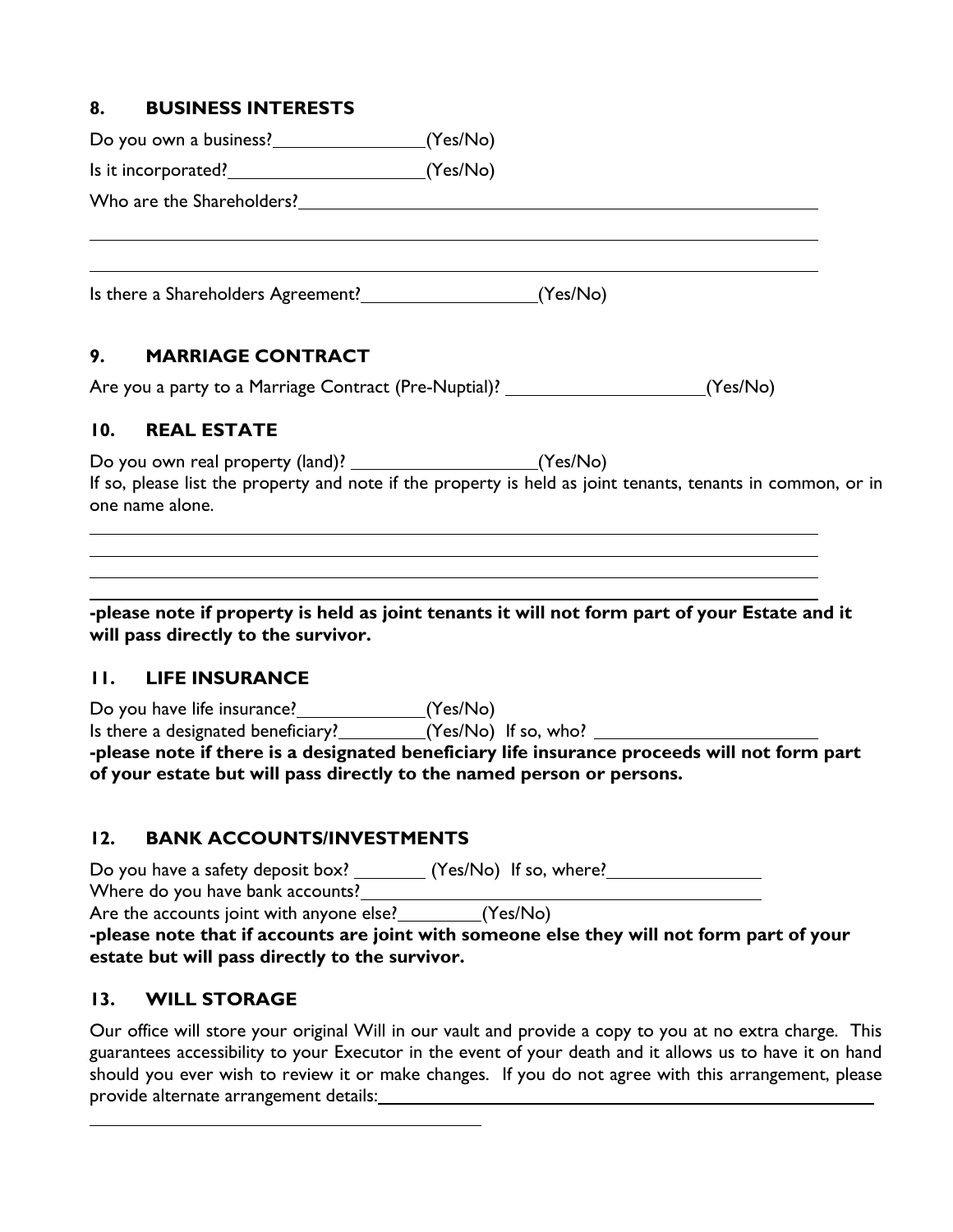# **14. ENDURING POWER OF ATTORNEY**

Do you have an existing enduring Power of Attorney? [1991] [Yes/No] -if you do not have one or are interested in doing a new one, please complete the next page and we would be happy to discuss it with you.

# **15. OTHER QUESTIONS OR MATTERS YOU WOULD LIKE TO DISCUSS**